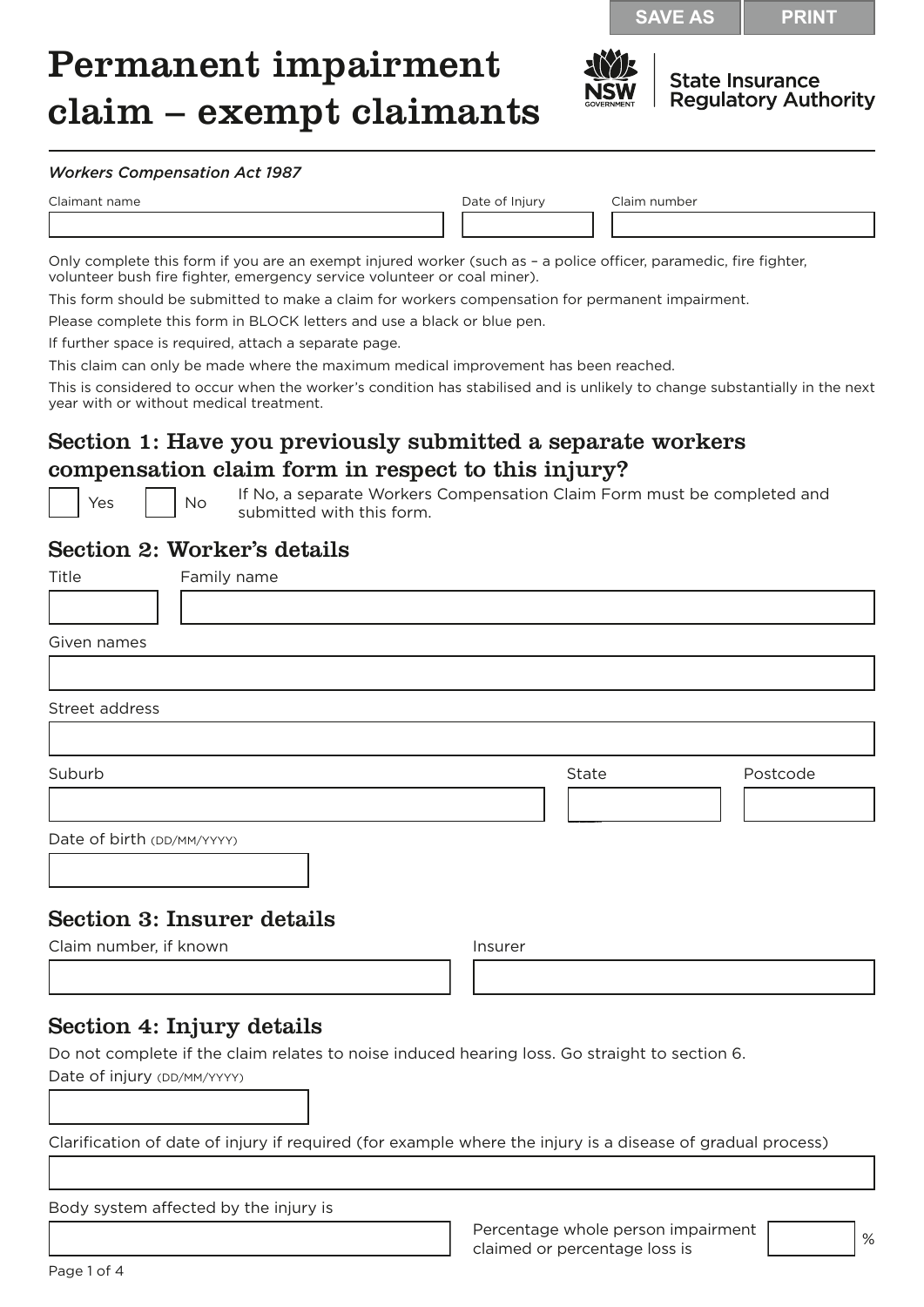# Section 5: Previous injury(ies) or pre-existing conditions

Do not complete if the claim relates to noise induced hearing loss. Go straight to section 6. Are there any previous injury(ies) or pre-existing conditions to which any proportion of the impairment may be due?

| Yes<br>No                                                                                                                                                                                             |
|-------------------------------------------------------------------------------------------------------------------------------------------------------------------------------------------------------|
| If Yes, give details of any such previous injury(ies) or pre-existing conditions.                                                                                                                     |
|                                                                                                                                                                                                       |
|                                                                                                                                                                                                       |
|                                                                                                                                                                                                       |
| Is there any previous employment to which any proportion of the impairment may be due?<br>No<br>Yes                                                                                                   |
| If Yes, give details of such employment. Include employer's name, address, occupation period of<br>employment and if a compensation claim was made.                                                   |
|                                                                                                                                                                                                       |
| Have you received any lump sum workers compensation for your impairment due to your current or<br>previous employment?<br><b>No</b><br>Yes                                                            |
| If Yes, give details of workers compensation received. Include the date of injury, body system/part, % whole<br>person impairment or loss, insurer, claim number and amount of compensation received. |
|                                                                                                                                                                                                       |

## Section 6: Hearing loss claims

Complete if the claim is for noise induced hearing loss

Employers details. The employer to who notice of injury is given.

Business or company name

#### Street address

ľ

| Suburb                   | State | Postcode |
|--------------------------|-------|----------|
|                          |       |          |
| <b>Business activity</b> |       |          |
|                          |       |          |

last day of employment with that employer? (DD/MM/YYYY)

*Hearing loss claims continued over...*

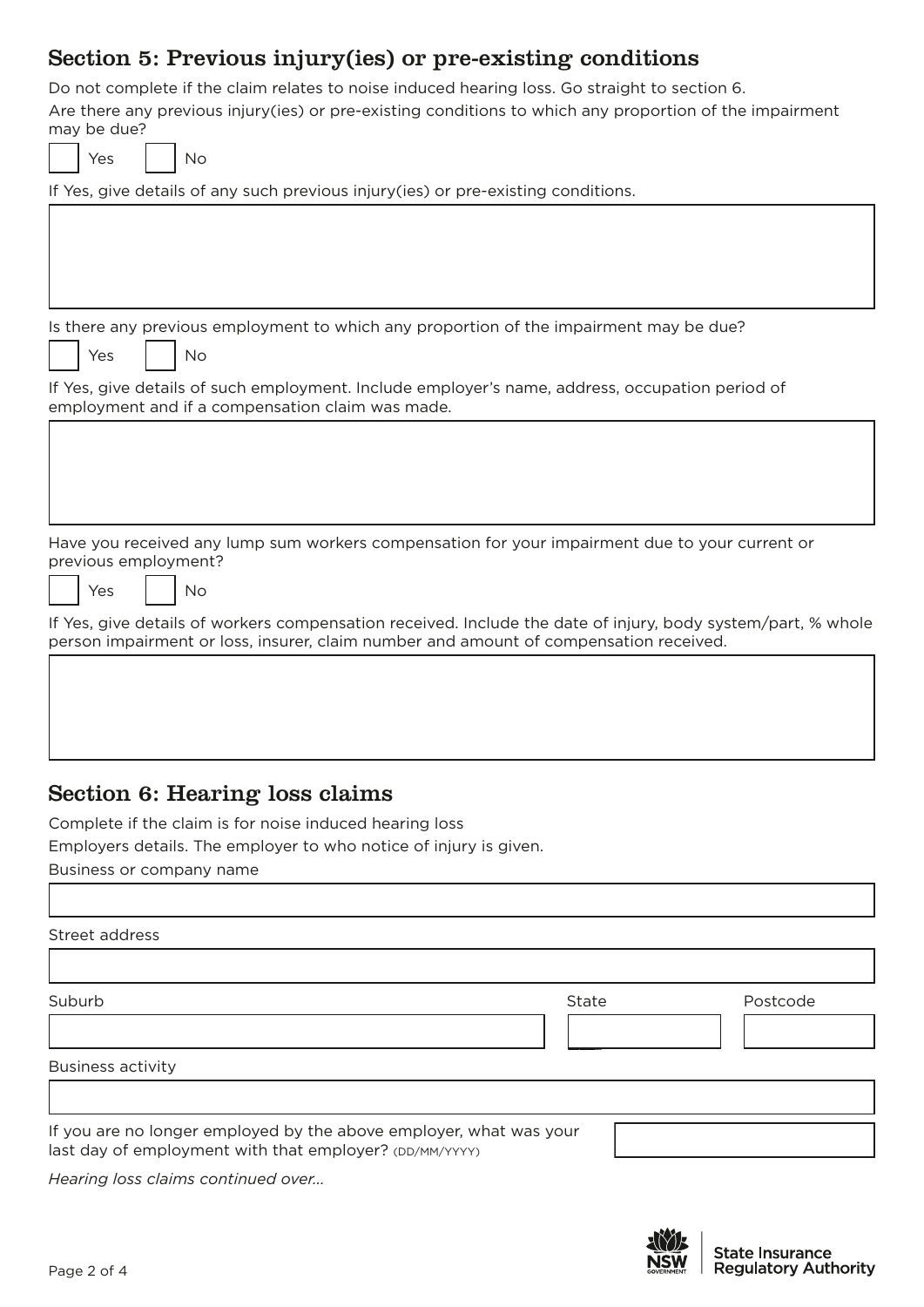Give details of work history in any noisy workplace in Australia or overseas over the five year period preceding this claim. You should include any work as an employee, in self employment, partnership, military service or otherwise. Even if you are unsure how noisy the work may have been, include these details. Provide details of the employer/business/other name, address, occupation and period of employment.

Have you been paid any compensation for loss of hearing in Australia or elsewhere?

'es | | No

If Yes, please give details

# Section 7: Pain and suffering

An exempt injured worker may receive a separate payment for pain and suffering where:

- An injury sustained before 1 January 2002 results in a permanent loss or losses of 10% or more of the maximum amount referred to in the Table of Disabilities applicable at 31 December 2001 – refer to *SIRA workers compensation benefits guide*
- An injury sustained on or after 1 January 2002 results in a level of permanent impairment at or above 10% (or 15% for a primary psychological injury).

If you are claiming compensation under S67 of the historic version of the 1987 Act as at 26 June 2012 please provide details of the pain and suffering resulting from the permanent impairment or treatment including impact on work, domestic and leisure activities.

Amount claimed for pain and suffering \$

which is  $\left| \right\rangle$  % of the maximum amount claimable under S67 for a most extreme case)